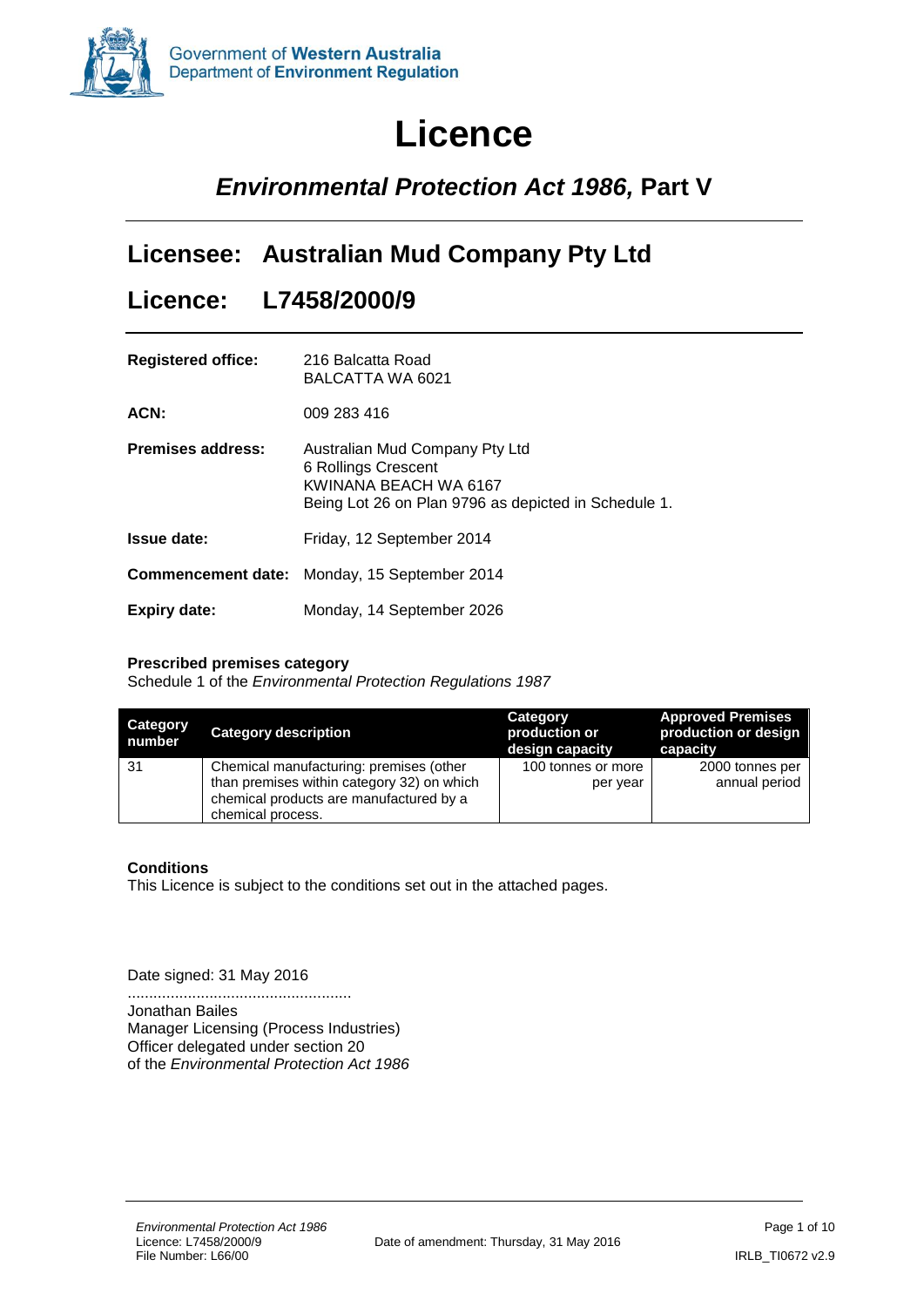

### **Contents**

|           | Introduction     | ◠ |
|-----------|------------------|---|
| $1 \quad$ | General          | Δ |
|           | 2 Information    | 5 |
|           | Schedule 1: Maps |   |

# <span id="page-1-0"></span>**Introduction**

This Introduction is not part of the Licence conditions.

#### **DER's industry licensing role**

The Department of Environment Regulation (DER) is a government department for the state of Western Australia in the portfolio of the Minister for Environment. DER's purpose is to advise on and implement strategies for a healthy environment for the benefit of all current and future Western Australians.

DER has responsibilities under Part V of the *Environmental Protection Act 1986* (the Act) for the licensing of prescribed premises. Through this process DER regulates to prevent, control and abate pollution and environmental harm to conserve and protect the environment. DER also monitors and audits compliance with works approvals and licence conditions, takes enforcement action as appropriate and develops and implements licensing and industry regulation policy.

#### **Licence requirements**

This Licence is issued under Part V of the Act. Conditions contained within the Licence relate to the prevention, reduction or control of emissions and discharges to the environment and to the monitoring and reporting of them.

Where other statutory instruments impose obligations on the Premises/Licensee the intention is not to replicate them in the licence conditions. You should therefore ensure that you are aware of all your statutory obligations under the Act and any other statutory instrument. Legislation can be accessed through the State Law Publisher website using the following link: <http://www.slp.wa.gov.au/legislation/statutes.nsf/default.html>

For your Premises relevant statutory instruments include but are not limited to obligations under the:

- *Environmental Protection (Unauthorised Discharges) Regulations 2004* these Regulations make it an offence to discharge certain materials such as contaminated stormwater into the environment other than in the circumstances set out in the Regulations.
- *Environmental Protection (Controlled Waste) Regulations 2004* these Regulations place obligations on you if you produce, accept, transport or dispose of controlled waste.
- **Environmental Protection (Noise) Regulations 1997 these Regulations require noise** emissions from the Premises to comply with the assigned noise levels set out in the Regulations.

You must comply with your licence. Non-compliance with your licence is an offence and strict penalties exist for those who do not comply.

Licence holders are also reminded of the requirements of section 53 of the Act which places restrictions on making certain changes to prescribed premises unless the changes are in accordance with a works approval, licence, closure notice or environmental protection notice.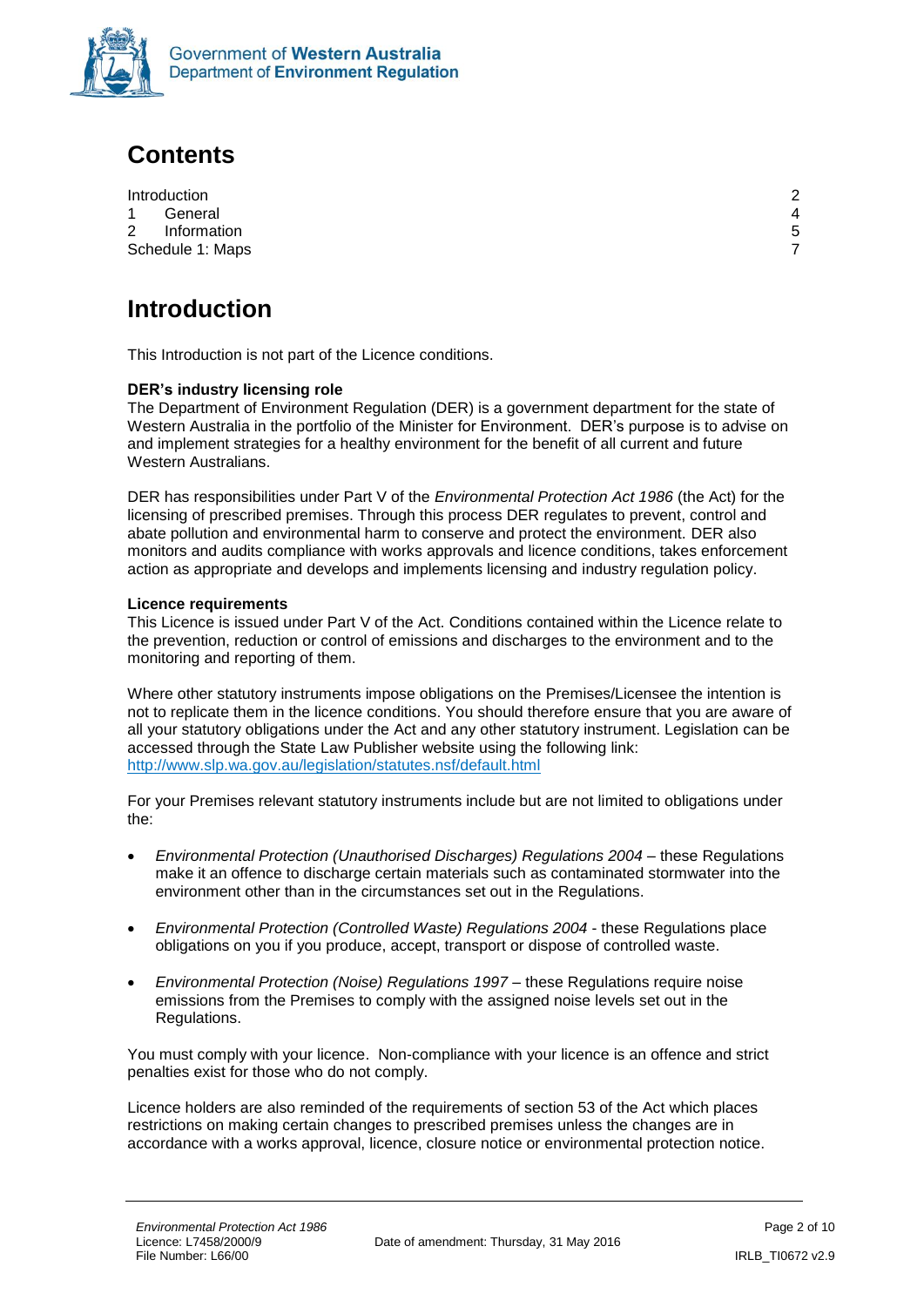

#### **Licence fees**

If you have a licence that is issued for more than one year, you are required to pay an annual licence fee prior to the anniversary date of issue of your licence. Non payment of annual licence fees will result in your licence ceasing to have effect meaning that it will no longer be valid and you will need to apply for a new licence for your Premises.

#### **Ministerial conditions**

If your Premises has been assessed under Part IV of the Act you may have had conditions imposed by the Minister for Environment. You are required to comply with any conditions imposed by the Minister.

#### **Premises description and Licence summary**

Australian Mud Company Pty Ltd is a chemical manufacturer located in Kwinana Beach south of Perth. The site is located within an industrial area in the City of Kwinana. The nearest sensitive receptor is located approximately 1.8 km east of the site.

Australian Mud Company manufactures products for the drilling industry that can be broken down into three categories:

1. Manufacture of water soluble polymers.

Manufacture of water-soluble polymers is carried out by polymerising in heated reactor vessel the monomers of acrylamide and acrylic acid in an oil/water emulsion to produce a partially hydrolysed polyacrylamide/polyacrylate copolymer. There are no by-products produced. After production, the tanks are washed out with water and wash water is collected in IBCs and taken off site by a licensed controlled waste contractor.

- 2. Manufacture of drilling foams, surfactants and detergents. Manufactured by blending and heating raw materials in the reactor vessel.
- 3. Manufacture of vegetable oil based lubricants and cutting oils. Manufactured by blending raw materials in a reactor vessel. Glycerine is a by-product that is recovered and sold for the production of biodegradable lubricants. The foam surfactants production process requires 200 to 300 litres of water to clean the mixing vessels which is then captured through pipe work from the production vessel and stored in a dedicated container prior to being pumped back to the production vessel. The recycled water is then re-used in the production process to obtain a 50% dilution factor to produce the finished product.

All tanks that are used to store environmentally hazardous material are fitted with level indicators and alarms and are located within bunded areas to contain any spillages and prevent the contamination of stormwater.

| <b>Instrument log</b> |            |                                                     |
|-----------------------|------------|-----------------------------------------------------|
| <b>Instrument</b>     | Issued     | <b>Description</b>                                  |
| L7458/2000/1          | 26/09/2000 | Licence reissue                                     |
| L7458/2000/2          | 15/08/2001 | Licence reissue                                     |
| L7458/2000/3          | 040/9/2002 | Licence reissue                                     |
| L7458/2000/4          | 27/09/2002 | Licence reissue                                     |
| L7458/2000/5          | 02/09/2003 | Licence reissue                                     |
| L7458/2000/6          | 30/09/2003 | Licence reissue                                     |
| L7458/2000/7          | 02/09/2004 | Licence reissue                                     |
| L7458/2000/8          | 17/09/2009 | Licence reissue                                     |
| L7458/2000/9          | 12/09/2014 | Licence reissue and amendment to new format licence |
| L7458/2000/9          | 15/12/2014 | Licence amendment                                   |
| L7458/2000/9          | 12/05/2016 | Transfer of licence and amendment                   |

The licences and works approvals issued for the Premises are: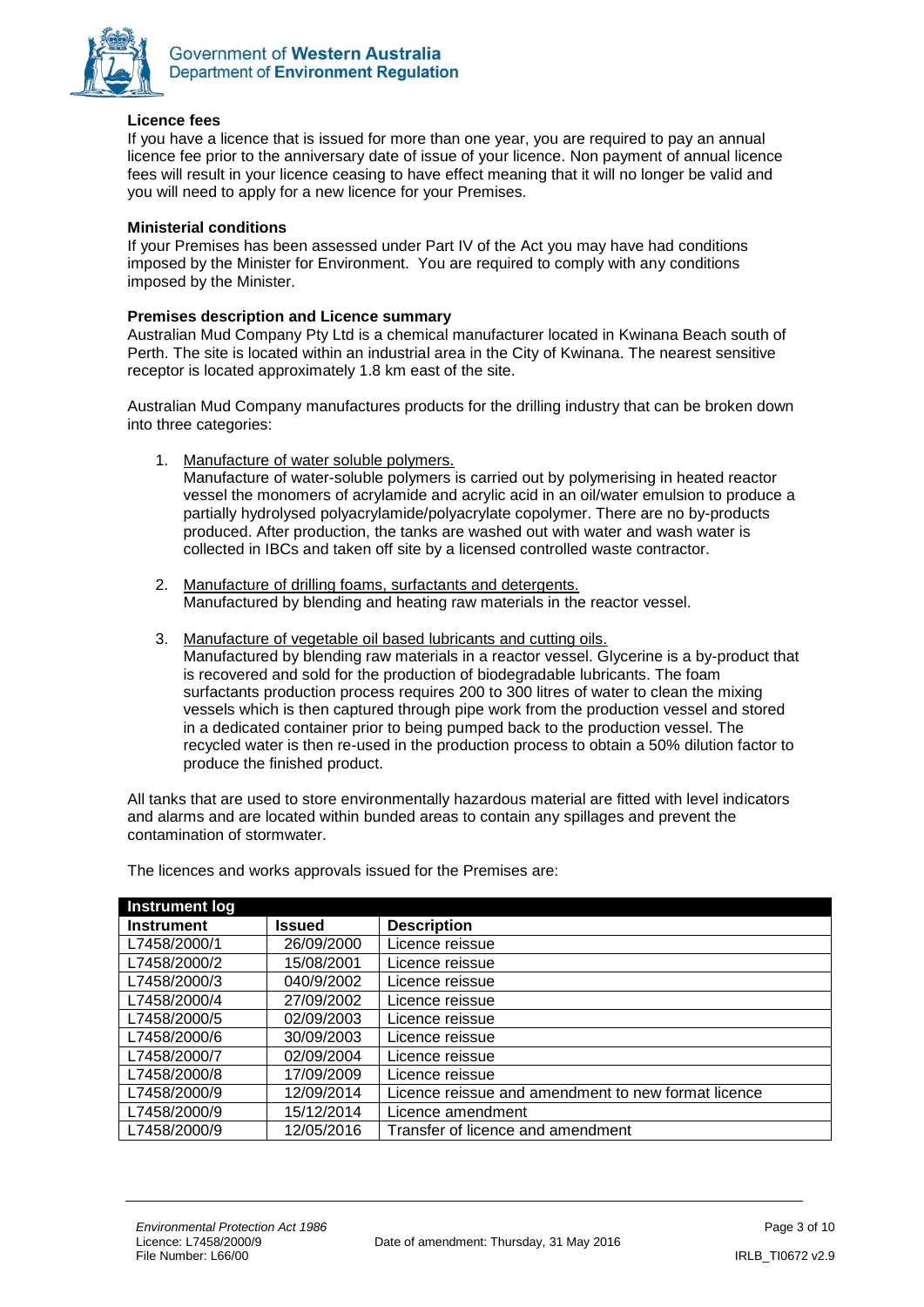

#### **Severance**

It is the intent of these Licence conditions that they shall operate so that, if a condition or a part of a condition is beyond the power of this Licence to impose, or is otherwise *ultra vires* or invalid, that condition or part of a condition shall be severed and the remainder of these conditions shall nevertheless be valid to the extent that they are within the power of this Licence to impose and are not otherwise *ultra vires* or invalid.

#### **END OF INTRODUCTION**

### **Licence conditions**

### <span id="page-3-0"></span>**1 General**

#### **1.1 Interpretation**

- 1.1.1 In the Licence, definitions from the *Environmental Protection Act 1986* apply unless the contrary intention appears.
- 1.1.2 For the purposes of this Licence, unless the contrary intention appears:

**'Act'** means the *Environmental Protection Act 1986;*

**'annual period'** means the inclusive period from 1 September until 31 August in the following year;

**'CEO'** means Chief Executive Officer of the Department of Environment Regulation;

**'CEO'** for the purpose of correspondence means:

Chief Executive Officer Department Administering the *Environmental Protection Act 1986* Locked Bag 33 CLOISTERS SQUARE WA 6850 Email: info@der.wa.gov.au;

**'hardstand'** means a surface with a permeability of 10<sup>-9</sup> metres/second or less;

**'Licence'** means this Licence numbered L7458/2000/9 and issued under the Act;

**'Licensee'** means the person or organisation named as Licensee on page 1 of the Licence;

**'Premises'** means the area defined in the Premises Map in Schedule 1 and listed as the Premises address on page 1 of the Licence;

**'Schedule 1'** means Schedule 1 of this Licence unless otherwise stated;

**'Schedule 2'** means Schedule 2 of this Licence unless otherwise stated;

- 1.1.3 Any reference to an Australian or other standard in the Licence means the relevant parts of the standard in force from time to time during the term of this Licence.
- 1.1.4 Any reference to a guideline or code of practice in the Licence means the version of that guideline or code of practice in force from time to time and shall include any amendments or replacements to that guideline or code of practice made during the term of this Licence.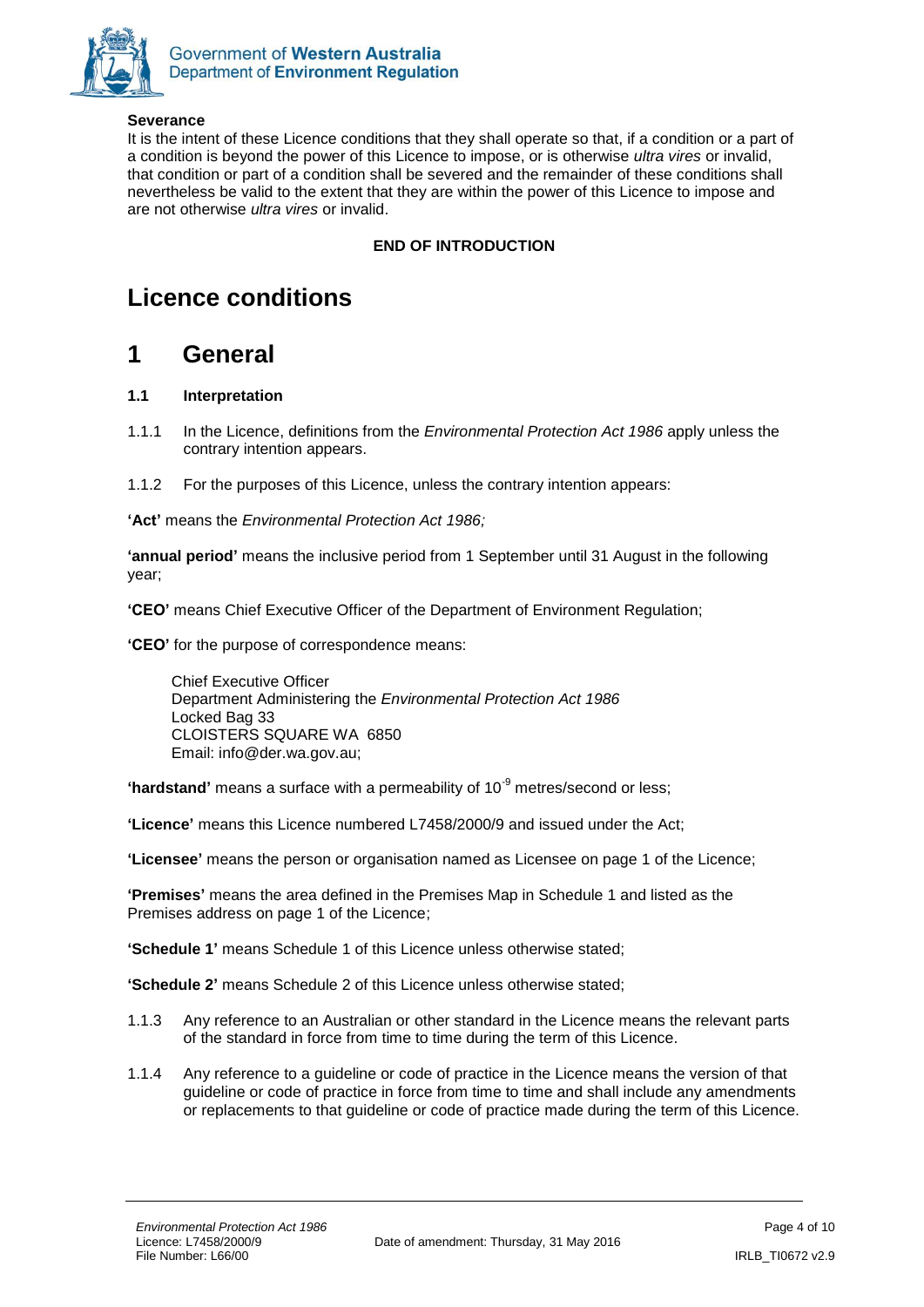

- 1.1.5 Nothing in the Licence shall be taken to authorise any emission that is not mentioned in the Licence, where the emission amounts to:
	- (a) pollution;
	- (b) unreasonable emission;
	- (c) discharge of waste in circumstances likely to cause pollution; or
	- (d) being contrary to any written law.

#### **1.2 General conditions**

- 1.2.1 The Licensee shall operate and maintain all pollution control and monitoring equipment to the manufacturer's specification or any relevant and effective internal management system.
- 1.2.2 The Licensee shall immediately recover, or remove and dispose of spills of environmentally hazardous materials outside an engineered containment system.
- 1.2.3 The Licensee shall:
	- (a) implement all practical measures to prevent stormwater run-off becoming contaminated by the activities on the Premises; and
	- (b) treat contaminated or potentially contaminated stormwater as necessary prior to being discharged from the Premises.<sup>1</sup>

Note1: *The Environmental Protection (Unauthorised Discharges) Regulations 2004* make it an offence to discharge certain materials into the environment.

#### **1.3 Premises operation**

- 1.3.1 The Licensee shall not leave the premises unattended for any part of chemical manufacturing processes that has been initiated that requires heating and/or involves exothermic reactions. A competent person shall be in attendance at the premises so long as any such chemical manufacturing process is taking place.
- 1.3.2 The licensee shall undertake the transfer of product from production vessels to final containers within a hardstand and bunded area.

### <span id="page-4-0"></span>**2 Information**

#### **2.1 Records**

- 2.1.1 All information and records required by the Licence shall:
	- (a) be legible;<br>(b) if amended
	- if amended, be amended in such a way that the original and subsequent amendments remain legible or are capable of retrieval;
	- (c) except for records listed in 2.1.1(d) be retained for at least 6 years from the date the records were made or until the expiry of the Licence or any subsequent licence; and
	- (d) for those following records, be retained until the expiry of the Licence and any subsequent licence:
		- (i) off-site environmental effects; or
		- (ii) matters which affect the condition of the land or waters.
- 2.1.2 The Licensee shall ensure that:
	- (a) any person left in charge of the Premises is aware of the conditions of the Licence and has access at all times to the Licence or copies thereof; and
	- (b) any person who performs tasks on the Premises is informed of all of the conditions of the Licence that relate to the tasks which that person is performing.
- 2.1.3 The Licensee shall complete an Annual Audit Compliance Report indicating the extent to which the Licensee has complied with the conditions of the Licence, and any previous licence issued under Part V of the Act for the Premises for the previous annual period.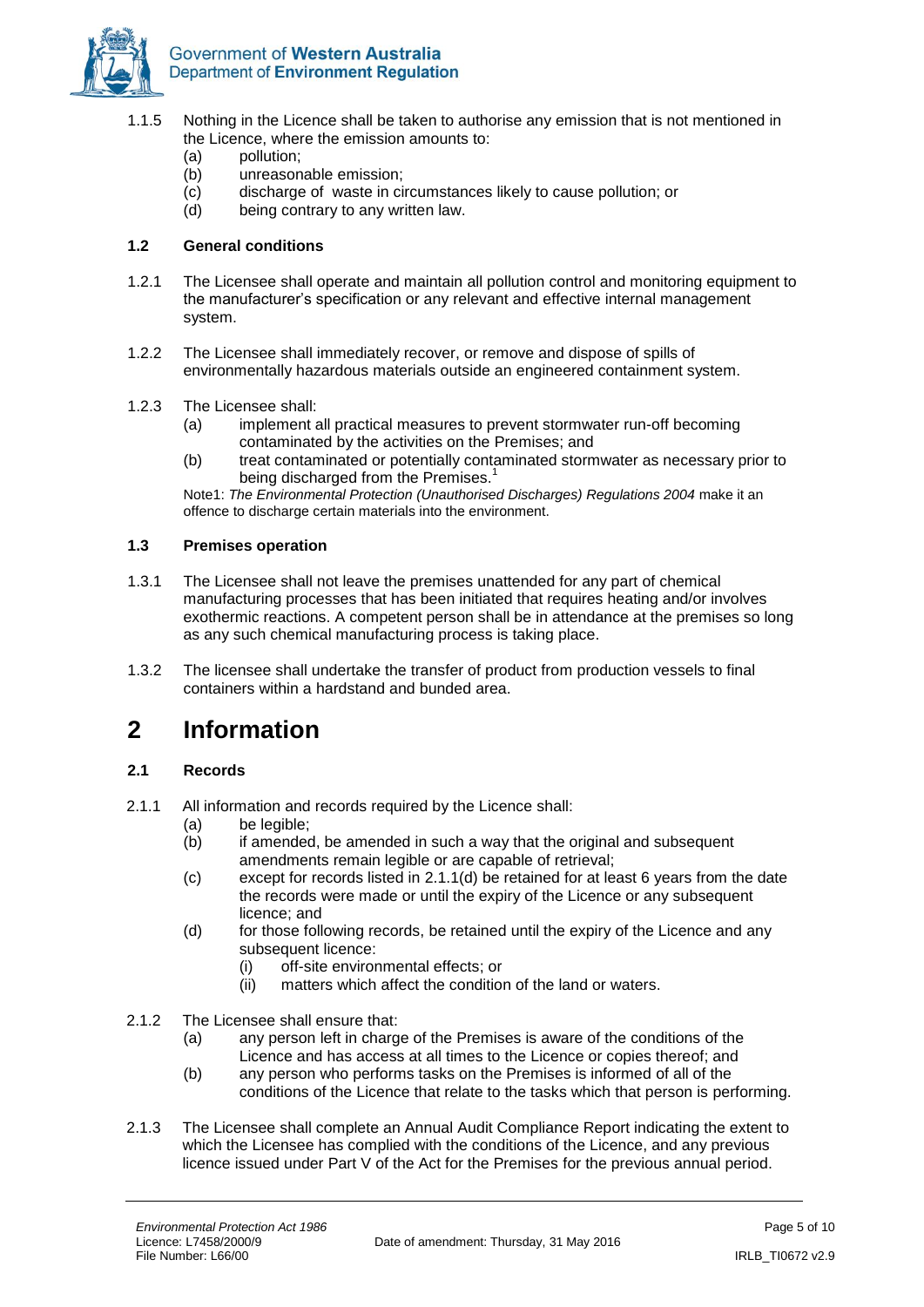

2.1.4 The Licensee shall implement a complaints management system that as a minimum records the number and details of complaints received concerning the environmental impact of the activities undertaken at the Premises and any action taken in response to the complaint.

#### **2.2 Reporting**

2.2.1 The Licensee shall submit to the CEO an Annual Environmental Report within 30 calendar days after the end of the annual period. The report shall contain the information listed in Table 2.2.1 in the format or form specified in that table.

| Table 2.2.1: Annual Environmental Report |                                                                                                                                                                                    |                                                    |  |  |  |
|------------------------------------------|------------------------------------------------------------------------------------------------------------------------------------------------------------------------------------|----------------------------------------------------|--|--|--|
| <b>Condition or table</b>                | <b>Parameter</b>                                                                                                                                                                   | Format or form                                     |  |  |  |
| (if relevant)                            |                                                                                                                                                                                    |                                                    |  |  |  |
|                                          | Summary of any failure or malfunction of any pollution<br>control equipment and any environmental incidents that<br>have occurred during the annual period and any action<br>taken | None specified                                     |  |  |  |
|                                          | Annual throughput in tonnes per annual period                                                                                                                                      | None specified                                     |  |  |  |
| 2.1.3                                    | Compliance                                                                                                                                                                         | Annual Audit<br><b>Compliance Report</b><br>(AACR) |  |  |  |
| 2.1.4                                    | Complaints summary<br>.                                                                                                                                                            | None specified                                     |  |  |  |

Note 1: Forms are in Schedule 2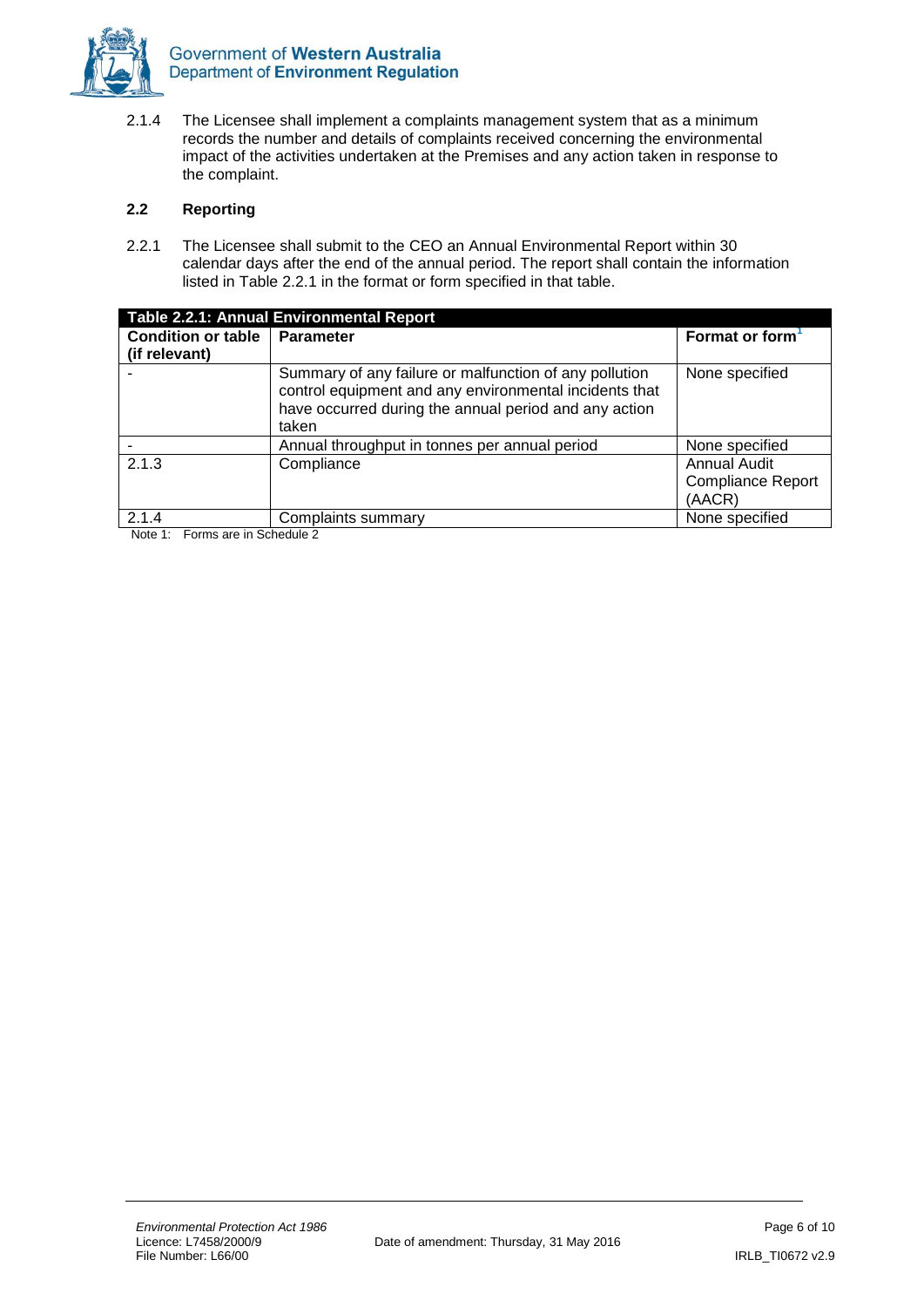

# <span id="page-6-0"></span>**Schedule 1: Maps**

#### **Premises map**

The Premises is shown on the map below. The pink line depicts the Premises boundary.

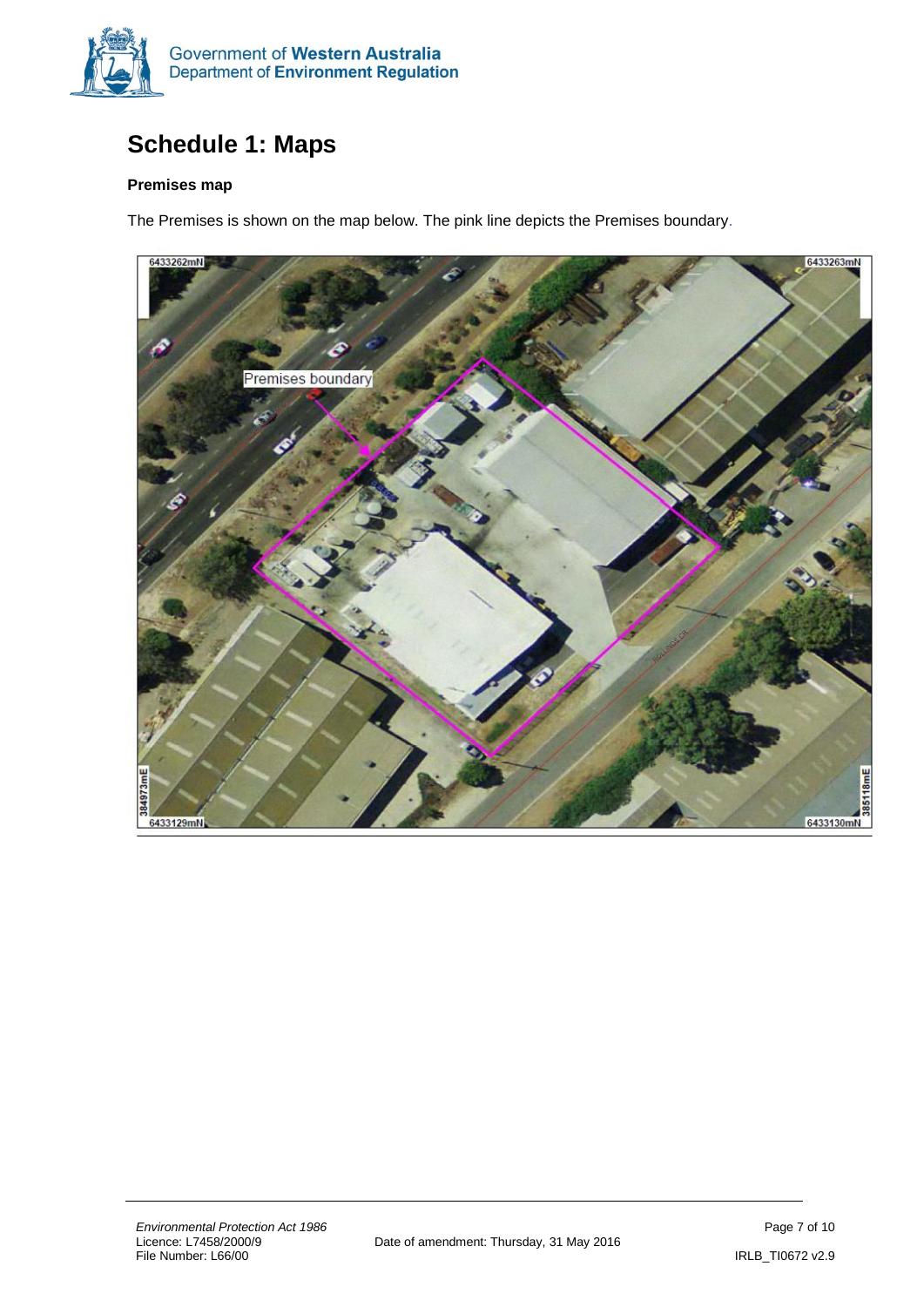

# **Schedule 2: Reporting & notification forms**

These forms are provided for the proponent to report monitoring and other data required by the Licence. They can be requested in an electronic format.

# ANNUAL AUDIT COMPLIANCE REPORT PROFORMA

#### **SECTION A LICENCE DETAILS**

| Licence Number:   | Licence File Number: |
|-------------------|----------------------|
| Company Name:     | ABN:                 |
| Trading as:       |                      |
| Reporting period: |                      |
| to                |                      |

#### **STATEMENT OF COMPLIANCE WITH LICENCE CONDITIONS**

1. Were all conditions of the Licence complied with within the reporting period? (please tick the appropriate box)

Yes □ Please proceed to Section C

No □ Please proceed to Section B

Each page must be initialled by the person(s) who signs Section C of this Annual Audit Compliance Report (AACR).

Initial: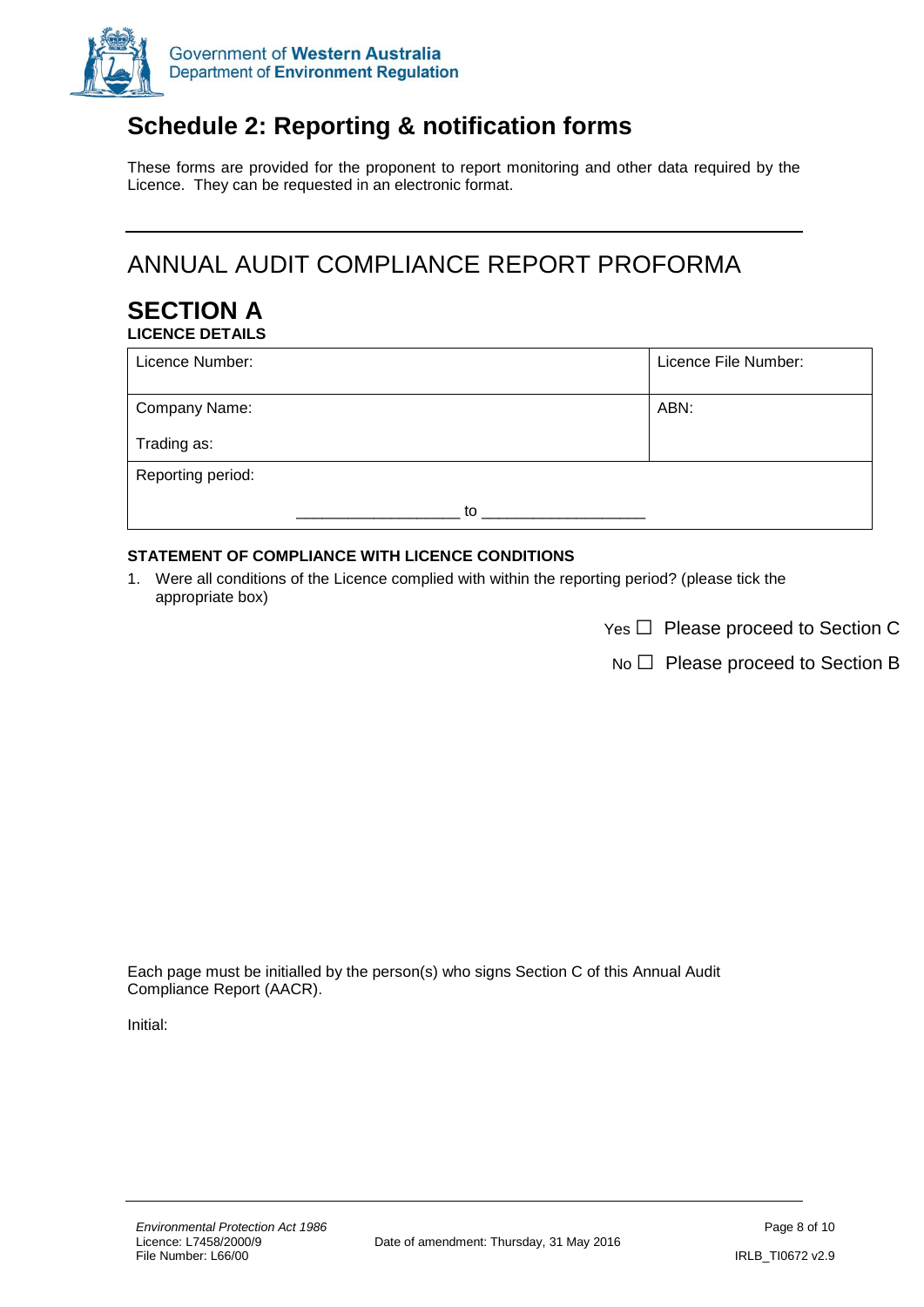

### **SECTION B DETAILS OF NON-COMPLIANCE WITH LICENCE CONDITION.**

Please use a separate page for each Licence condition that was not complied with.

| a) Licence condition not complied with:                                                                                                  |           |  |  |  |  |
|------------------------------------------------------------------------------------------------------------------------------------------|-----------|--|--|--|--|
|                                                                                                                                          |           |  |  |  |  |
| b) Date(s) when the non compliance occurred, if applicable:                                                                              |           |  |  |  |  |
|                                                                                                                                          |           |  |  |  |  |
| c) Was this non compliance reported to DER?:                                                                                             |           |  |  |  |  |
| $\mathsf{\mathord{\textsf{I}}}$ Yes<br>Reported to DER verbally<br>Date ____________<br>Reported to DER in writing<br>Date _____________ | $\Box$ No |  |  |  |  |
| d) Has DER taken, or finalised any action in relation to the non compliance?:                                                            |           |  |  |  |  |
|                                                                                                                                          |           |  |  |  |  |
| e) Summary of particulars of the non compliance, and what was the environmental impact:                                                  |           |  |  |  |  |
|                                                                                                                                          |           |  |  |  |  |
| f) If relevant, the precise location where the non compliance occurred (attach map or diagram):                                          |           |  |  |  |  |
|                                                                                                                                          |           |  |  |  |  |
| g) Cause of non compliance:                                                                                                              |           |  |  |  |  |
|                                                                                                                                          |           |  |  |  |  |
| h) Action taken, or that will be taken to mitigate any adverse effects of the non compliance:                                            |           |  |  |  |  |
|                                                                                                                                          |           |  |  |  |  |
| i) Action taken or that will be taken to prevent recurrence of the non compliance:                                                       |           |  |  |  |  |
|                                                                                                                                          |           |  |  |  |  |

Each page must be initialled by the person(s) who signs Section C of this AACR

Initial: